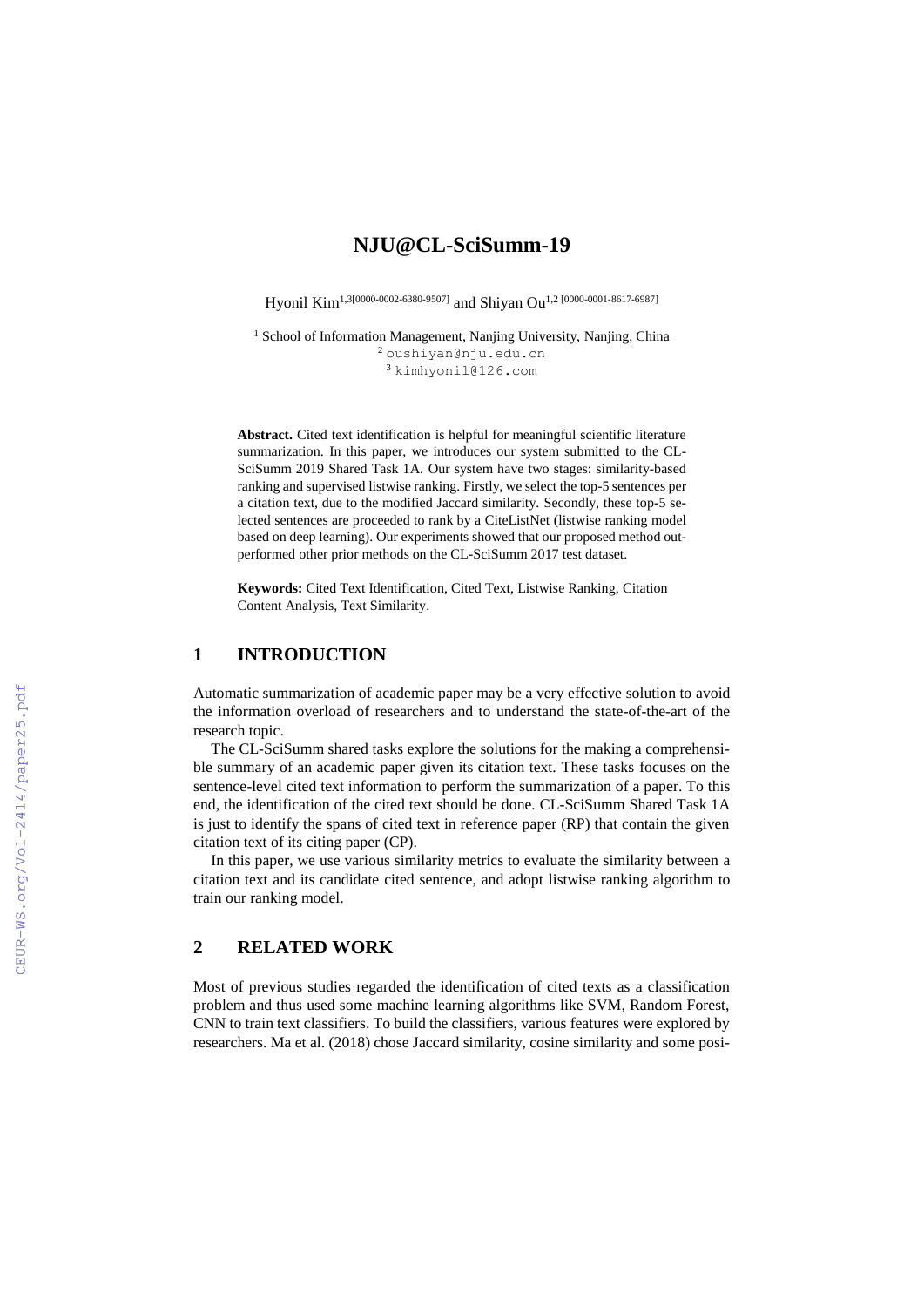tion information as features, and trained four classifiers including Decision Tree, Logistic Regression and SVM.[9] Finally they used a weighted voting method to combine the categorization results of the four classifiers and achieved the best performance in CL-SciSumm 2017 competition. Yeh et al. (2017) considered some lexical features, knowledge-based features, corpus-based features, syntactic features, surface features to represent the feature vector and adopted a majority voting method to combine the results of the six classifiers like KNN, Decision Tree, Logistic Regression, Naive Bayes, SVM and Random Forest. They got the F value of 14.9% by running their system on the corpus of the CL-SciSumm 2016 competition.[3]

There are two main issues in the categorization-based methods: local ranking and class-imbalanced data. On the one hand, the cited text identification problem should be regarded as a ranking problem rather than a classification one because we only intent to choose the sentence(s) that contains more similar content with the citation sentence(s) compared to other sentences. On the other hand, there is only few sentences (usually not more than five) to be cited sentences in a target paper. Sometimes the ratio of the negative and positive sample in a corpus is even greater than 150. Ma et al. (2018) used Nearest Neighbor (NN) rule (Wilson, 1972) to reduce data imbalance and increased the F1-score from 11.8% to 12.5%.[9]

With respect to the ranking-based cited text identification, a few studies have been done. Dipankar et al. (2017) ranked the sentences in a target paper according to the cosine similarity between each candidate sentence and the citation sentences to select the top five sentences as the cited sentences.[2] However, this unsupervised method did not obtain reasonable performance. Therefore, we proposed a listwise ranking method for identifying cited sentences, which is supervised method trained by a deep learning mechanism.

## **3 Methodology**

In this study, we regarded cited text identification as a ranking problem, and proposed a ranking-based method to identify citation sentences based on deep learning. This method includes two stages of ranking: a similarity-based unsupervised ranking and a supervised listwise ranking. Since the cited text was deemed to contain more similar content with the cited text than other sentences in the same paper, we first ranked all the sentences in a reference paper according to each sentence's similarity with a cited text. Then we choose top K sentences to create a subset of the given train corpus for the second stage ranking, while the Kth sentence obtained the best F-value according to the given training corpus. In the second stage, a listwise ranking model was trained on the subset training corpus to rank the K sentences and then top N sentences  $(N < K)$  were selected as the cited sentences.

#### **3.1 Similarity-based Ranking**

In this section, we explored different similarity metrics between two texts to rank all the sentences in a cited text (named as candidate sentences) for a specific citation text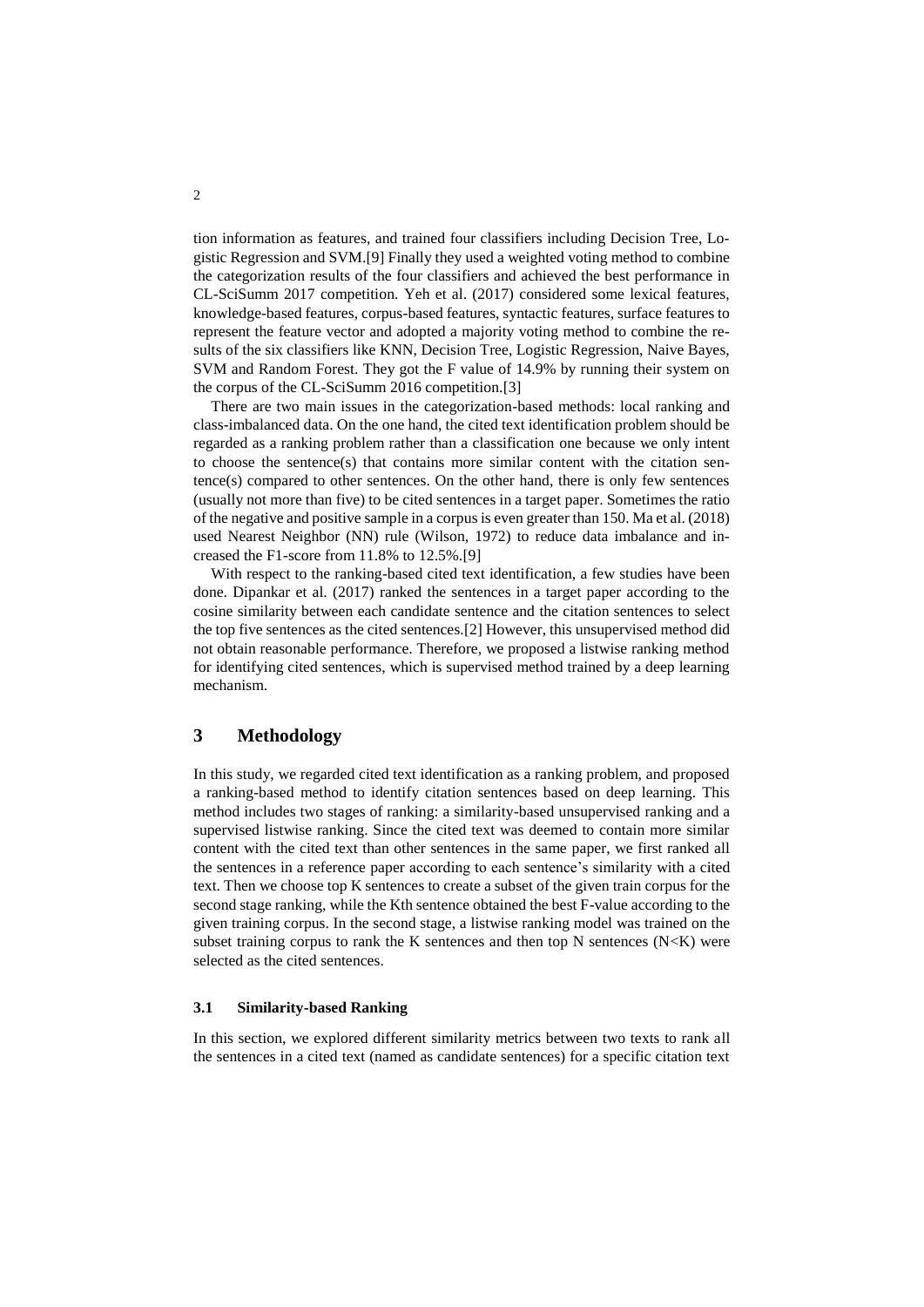in one of its citing paper, whereas a citation text may contain one or more sentences. We considered five kinds of similarity metrics, including TFIDF-based cosine similarity, word embedding-based cosine similarity, SVM Kernel functions-based cosine similarity, Jaccard-like similarity and BM25.

**Cosine Similarity based on TFIDF Weighted Vector Space Model.** In this kind of similarity metrics, N-grams were extracted from a text as its features and represented the text as a TFIDF weighted feature vector based on Vector Space Model and calculated the cosine similarity between two feature vectors. We tested two TFIDF-based cosine similarity metrics: when  $N=1$  and when  $N=2$  respectively for N-grams.



**Fig. 1.** Two-stage ranking for the identification of cited text.

**Cosine Similarity based on Word Embedding.** In this kind of similarity metrics, a text was represented as a text vector based on word embedding. First, the vector of each word in a text was trained with Word2vec. Then three kinds of text vectors were calculated based on the word vectors using different weighting mechanisms, TF-weighted average of the word vectors (TF-AWV), TFIDF-weighted average (TFIDF-AWV), and T-statistics-weighted average (Tstat-AWV). Here, the T-statistic of a word refers to the T-test statistics of the hypothesis that whether the word appears in a text or not is independent to whether or not the text is a cited text.

**Cosine Similarity based on SVM kernel functions.** As we know, a linear inseparable sample can become linearly separable by projecting a low-dimensional space to a highdimensional one. Thus we considered to transform the TFIDF-weighted average word vector (TFIDF-AWV) to a higher-dimensional space by using three SVM kernel functions, so as to make a text more distinguishable from others. Thus three kinds of kernel functions-based cosine similarity were calculated with the following equation based on three kernel functions respectively, i.e. 2-dimension polynomial, 3-dimension polynomial function and RBF function.

$$
cos(\phi(A), \phi(B)) = \frac{\phi(A) \cdot \phi(B)}{\sqrt{\phi(A) \cdot \phi(A) \cdot \sqrt{\phi(B) \cdot \phi(B)}}} = \frac{K(A,B)}{\sqrt{K(A,A)} \cdot \sqrt{K(B,B)}}
$$
(1)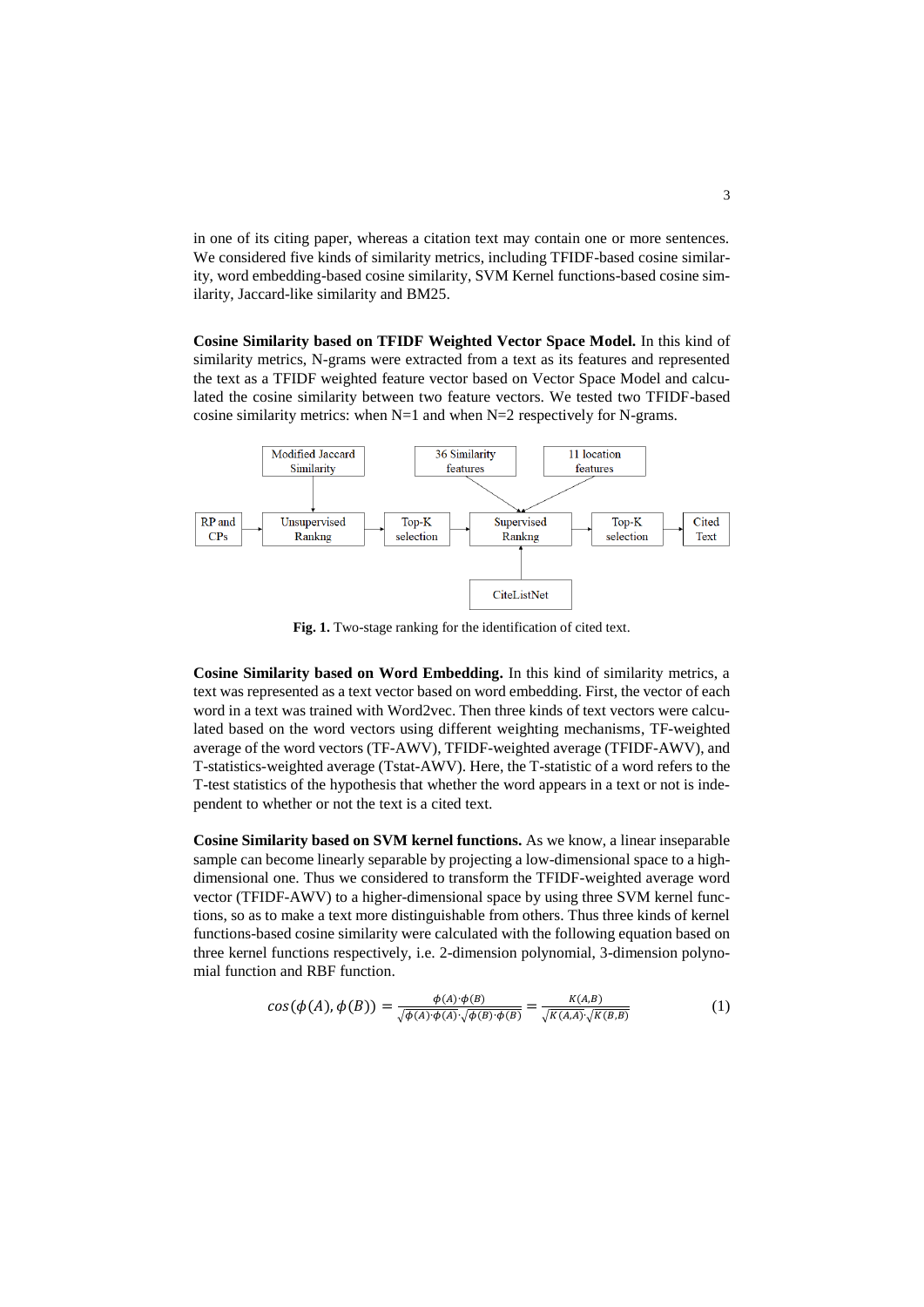Where  $\phi(\cdot)$  denotes a mapping function, by which a vector space can be mapped to another space,  $K(\cdot, \cdot)$  refers to a kernel function that follows Mercer's condition[10], and A (or B) refers to the vectors of the original space.

**Cosine Similarity based on SVM Kernel Functions.** As we know, a linear inseparable sample can become linearly separable by projecting a low-dimensional space to a high-dimensional one. Thus we considered to transform the TFIDF-weighted average word vector (TFIDF-AWV[11]) to a higher-dimensional space by using three SVM kernel functions, so as to make a text more distinguishable from others. Thus three kinds of kernel functions-based cosine similarity were calculated with the following equation based on three kernel functions respectively, i.e. 2-dimension polynomial, 3 dimension polynomial function and RBF function.

**Jaccard-like Similarity.** A citation text in a citing paper and each candidate sentence in a reference paper can be regarded respectively as a set of N-grams  $(N=1, 2, 3)$ . We used some Jaccard-like similarities to calculate the overlap between the N-gram set of the citation text and the one of each candidate cited sentence. In addition to the standard Jaccard similarity metric, two variations, MJS1 (see eq. 3) and MJS2 (see eq. 4) were also considered.

$$
Jaccard(A, B) = \frac{|A \cap B|}{|A \cup B|} = \frac{|A \cap B|}{|A| + |B| - |A \cap B|}
$$
 (2)

$$
MJS1(A,B) = \frac{|A \cap B|}{|A|} \tag{3}
$$

$$
MJS2(A, B) = \frac{|A \cap B|}{|B|} \tag{4}
$$

Additionally, there are two different applicable weighting methods, respectively IDFweighting and T-statistic weighting, to improve Jaccard similarity metric.

**B25 measure.** If we make a comparison of cited text identification issue with information retrieval, citation text may correspond to query, while cited sentence to document to be retrieved. Since B25 measure is well-known metric in classical information retrieval, it may also serve as similarity metric in our work.

In total, there were 36 similarity metrics (as shown in Table 1), which were used in the first-stage similarity ranking.

| Similarity metrics | <b>Subclass</b>               | Number of features |
|--------------------|-------------------------------|--------------------|
| Cosine similarity  | TF-IDF based VSM              |                    |
| metric             | Word2vec based model          |                    |
|                    | SVM Kernel transforming model |                    |
| Jaccard similarity | Unigram                       |                    |
| metric             | Bigram                        |                    |
|                    | Trigram                       |                    |
| <b>BM25</b>        |                               |                    |

**Table 1.** The similarity metrics used in the similarity-based ranking.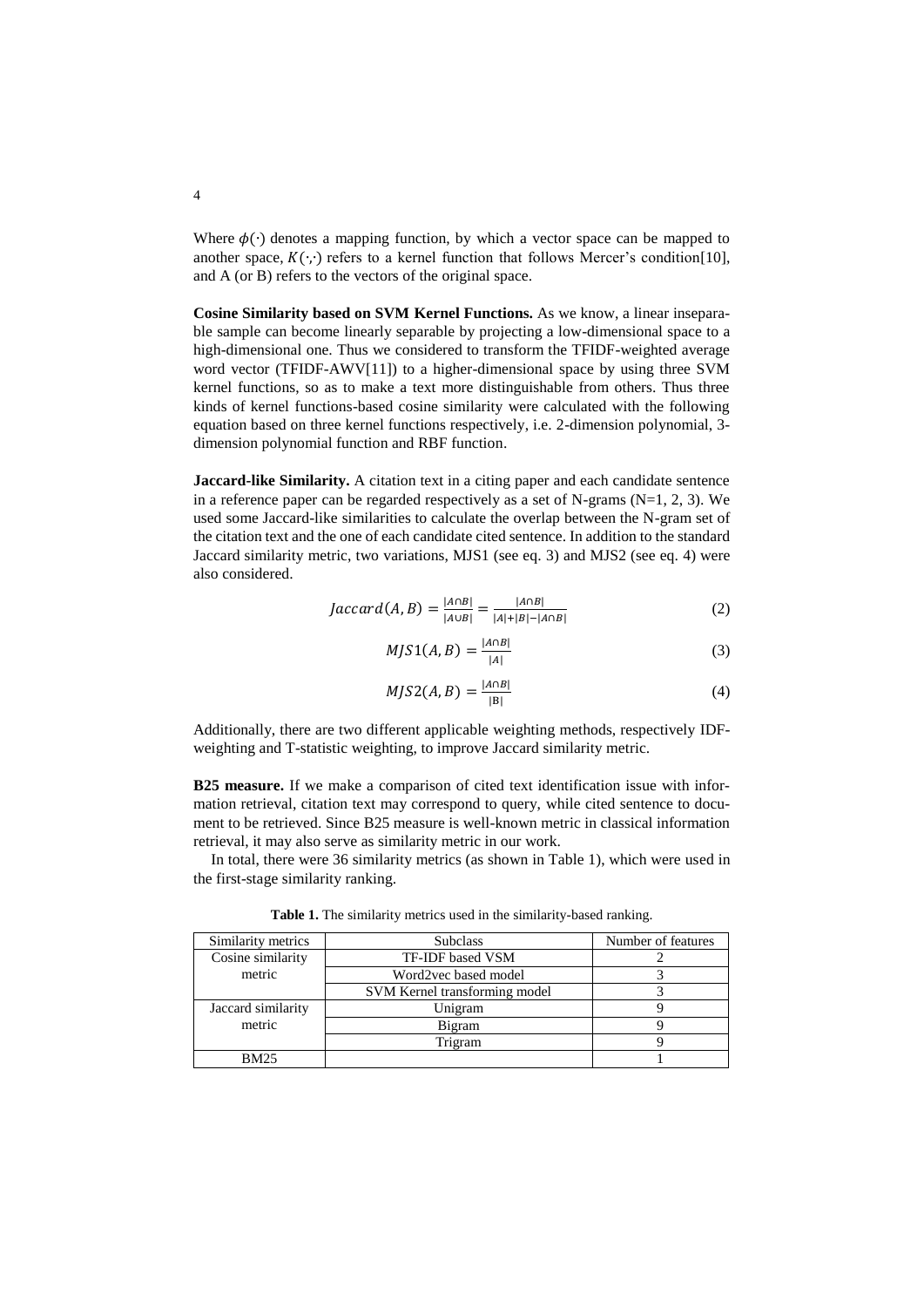#### **3.2 Top-K sentence selection based on similarity ranking**

 $\lceil$ 

Among above 36 similarity metrics, we try to select the best metric as the top-k selection feature. We used F1.5 measure ( $\beta$ =1.5) to evaluate which similarity metric work well, since the top K sentence selection result are expected that it involves the more positive samples.

$$
F_{\beta} = \frac{(\beta^2 + 1)PR}{\beta^2 P + R}
$$
\n<sup>(5)</sup>

We used the training data of the CL-SciSumm 2017 dataset to evaluate the performance of each kind of similarity metric. We found that the 33th feature (T-statistic weighted tri-gram MJS1 similarity) is best metric for top-K selection in the first stage. Table 2 shows the performance of the top-k selection based on the 33th similarity metric.

| K | Recall | Precision | $F_1$ s-measure |
|---|--------|-----------|-----------------|
|   | 9.96   | 14.35     | 10.99           |
| 2 | 16.17  | 11.65     | 14.45           |
| 3 | 21.79  | 10.46     | 16.35           |
|   | 25.74  | 9.27      | 16.64           |
| 5 | 29.39  | 8.47      | 16.69           |
| 6 | 32.94  | 7.91      | 16.69           |
| 7 | 35.40  | 7.28      | 16.18           |
| 8 | 36.98  | 6.66      | 15.40           |

**Table** 2**.** The performance of top-K sentence selection based on Jaccard similarity on the training data of CL-SciSumm 2017 datasets.

From the result like as shown in Table 2, we selected top-5 selection based on T-statistic weighted tri-gram MJS1 similarity, which was also used as a baseline system.

#### **3.3 Supervised Listwise ranking based on NN model**

Recently, deep learning approaches have gradually gained popularity in artificial intelligent problems. However, it is usually applied in classification problem, but not in ranking problem.

For ranking, there are three kinds of methods: pointwise, pairwise and listwise. Pairwise ranking is almost same effect with classification, in other words, this task is formalized as classification of object pairs (correct sample and incorrect sample), such as RankSVM [4, 7] and RankNet [1]. Pairwise ranking can be referred as multiple classification, therefore, its performance can be depend on the individual classification, however, in cited text identification, the performance of the individual classifier is not ideal. In contrast, listwise ranking approach directly consider overall rank of all samples of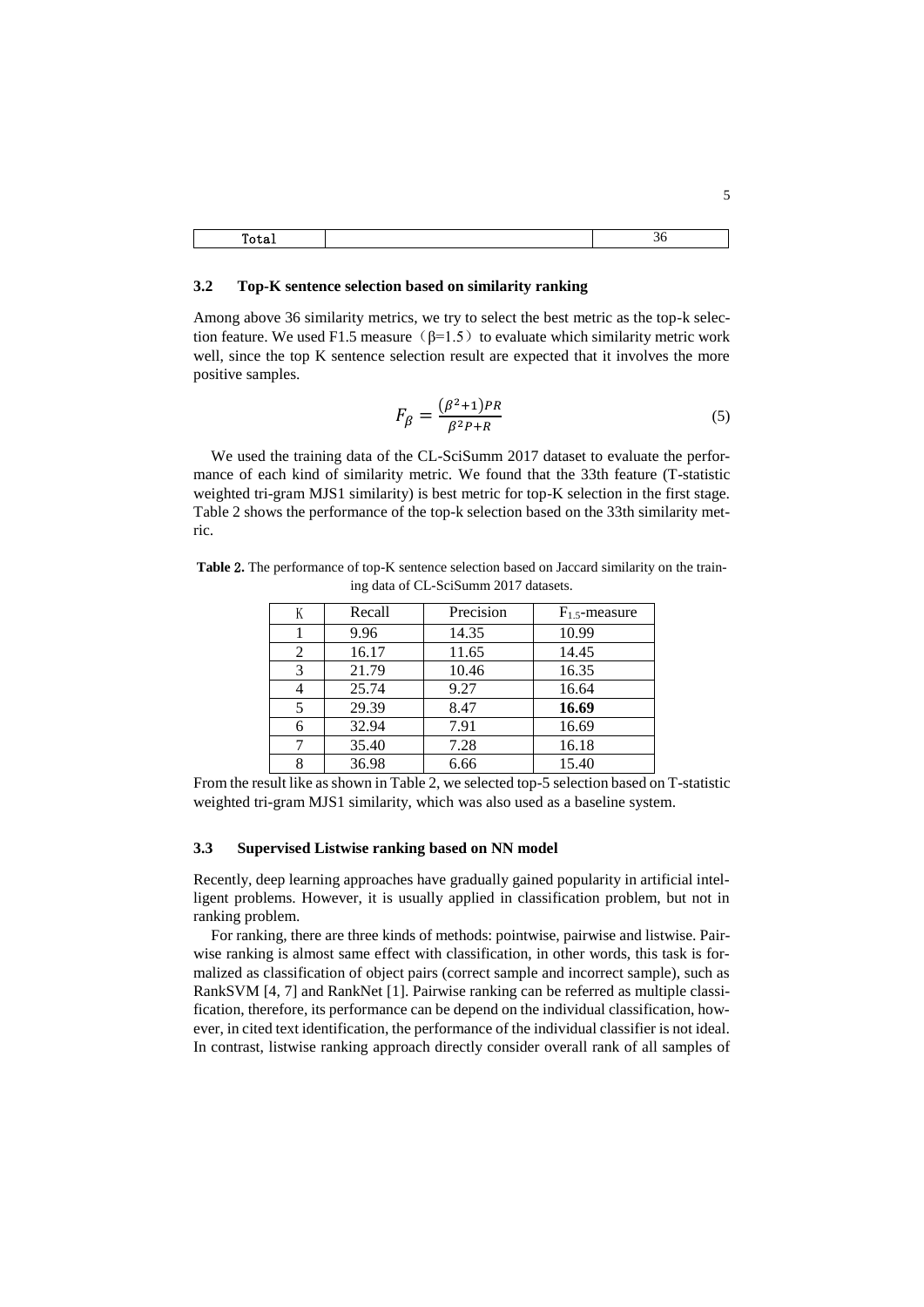the list, but it is needed to annotate the order of all samples. In the cited text identification task, however, it is very difficult to annotate all the order of samples.

Therefore, we proposed a novel listwise ranking model, namely CiteListNet, based on deep learnings. Given citance c and reference sentence list  $r_1, \ldots, r_n$ , the our task can be formulated as following:

$$
S(c_i, r_{ij}) = Softmax(F(c_i, r_{ij})) = \frac{\exp(F(c_i, r_{ij}))}{\sum_j \exp(F(c_i, r_{ij}))}
$$
\n(6)

*Obejctive*: max 
$$
\sum_{i,j} y_{ij} * S(c_i, r_{ij})
$$
 (7)

$$
y_{ij} = \begin{cases} 1, r_{ij} \text{ is cited text of a citation } c_i \\ 0, r_{ij} \text{ is not cited text of a citation } c_i \end{cases}
$$
 (8)

Where F(.) denotes a deep learning model, which can be implemented as any architecture.

In above optimization, we only consider the order of positive sample, but not negative sample. The more the score of positive sample is, the higher the order of it is. If its score is over 0.5, then its order become the first.

In addition to similarity-based metric, we also involved the section information in our feature set. Section information represents in which kind of section the reference sentence appears in the reference paper. The kind of section is decided based on rulebased method. Table 3 shows the kinds of section which frequently appear in the computational linguistics field.

| No | Kind of section | No | Kind of section |
|----|-----------------|----|-----------------|
|    | Title           |    | Analysis        |
|    | Abstract        |    | Experiment      |
|    | Introduction    |    | Data            |
|    | Related work    | 10 | Future work     |
|    | Method          |    | Other           |
|    | Conclusion      |    |                 |

**Table 3.** The various kinds of section.

### **4 Experiments and Result**

The CL-SciSumm 2017 datasets contain 30 topics as training data and 10 topics as test data [5], where each topic consists of a reference paper and some citing papers that involves the citation to the reference paper. In this section, we will exploit these datasets to demonstrate our proposed method.

To train the list-wise ranking model, we prepared the subset from the training data through the top-5 sentence selection as described in Section 3.2.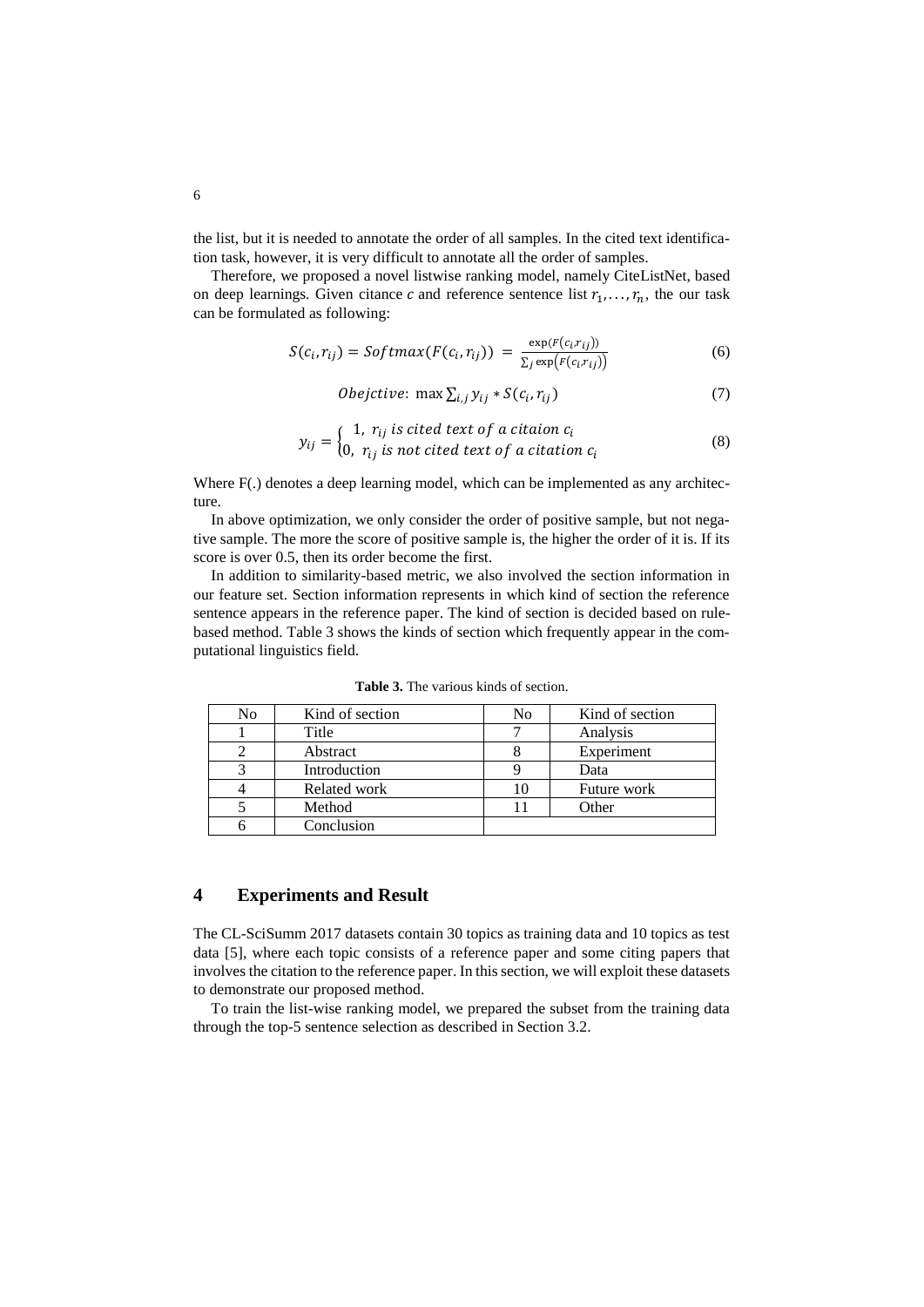In our experiment, the top-2 listwise ranking showed the best performance on the training data where its F1-score is observed as 17.9%.

In order to validate the generalization ability of our method, we try to evaluate the trained model on the test data in the CL-SciSumm 2017 datasets. The result demonstrated that the top-2 listwise ranking showed a best performance and that the overfitting did not occur during our listwise ranking training.

We also compared our method with earlier approaches as shown in Table 4. To evaluate the performance of the different systems, two kinds of metric is used: sentence ID overlap and ROUGE scoring [5, 6, 8]. The former use the raw number of overlapping sentences between system output and the gold standard to calculate the precision, recall and F1-score. This evaluation also exploit the micro-average and macro-average respectively. As shown in Table 4, our proposed listwise rank model showed the best performance over all the kinds of evaluation metric. Furthermore, baseline (MJS-based top-5 sentence selection) also showed the comparable performance.

The experiment results demonstrate that our proposed method outperforms any prior approaches.

| System             | Micro-Avg $(F_1)$ | Macro-Avg $(F_1)$ | ROUGE-2 $(F_1)$ |
|--------------------|-------------------|-------------------|-----------------|
| <b>NJUST</b>       | 12.3              | 14.6              | 11.4            |
| TUGRAZ             | 11.0              | 13.5              | 10.8            |
| <b>CIST</b>        | 10.7              | 11.3              |                 |
| <b>NUDT</b>        | 14.8              |                   |                 |
| <b>CiteListNet</b> | 15.3              | 18.3              | 14.3            |
| <b>Baseline</b>    |                   | 12.9              |                 |

**Table** 4**.** The performances of various system on the test data in CL-SciSumm 2017 Shared  $Task<sup>1</sup>$ .

As shown in Table 5, top-2 ranking also showed a good performance on the test data in CL-SciSumm 19 Shared Task.

**Table 5.** The performances of various top-N ranking on the test data in CL-SciSumm 2019 Shared Task [12].

| Top-N        | Micro-Avg $(F_1)$ | ROUGE-SU4 $(F_1)$ |
|--------------|-------------------|-------------------|
|              | 12.4              |                   |
|              | 11.8              |                   |
|              | (0.4)             |                   |
| 5 (Baseline) |                   |                   |

 $\overline{a}$ 

<sup>&</sup>lt;sup>1</sup> In Table 4, the result of the prior works is from Jaidka's report [5].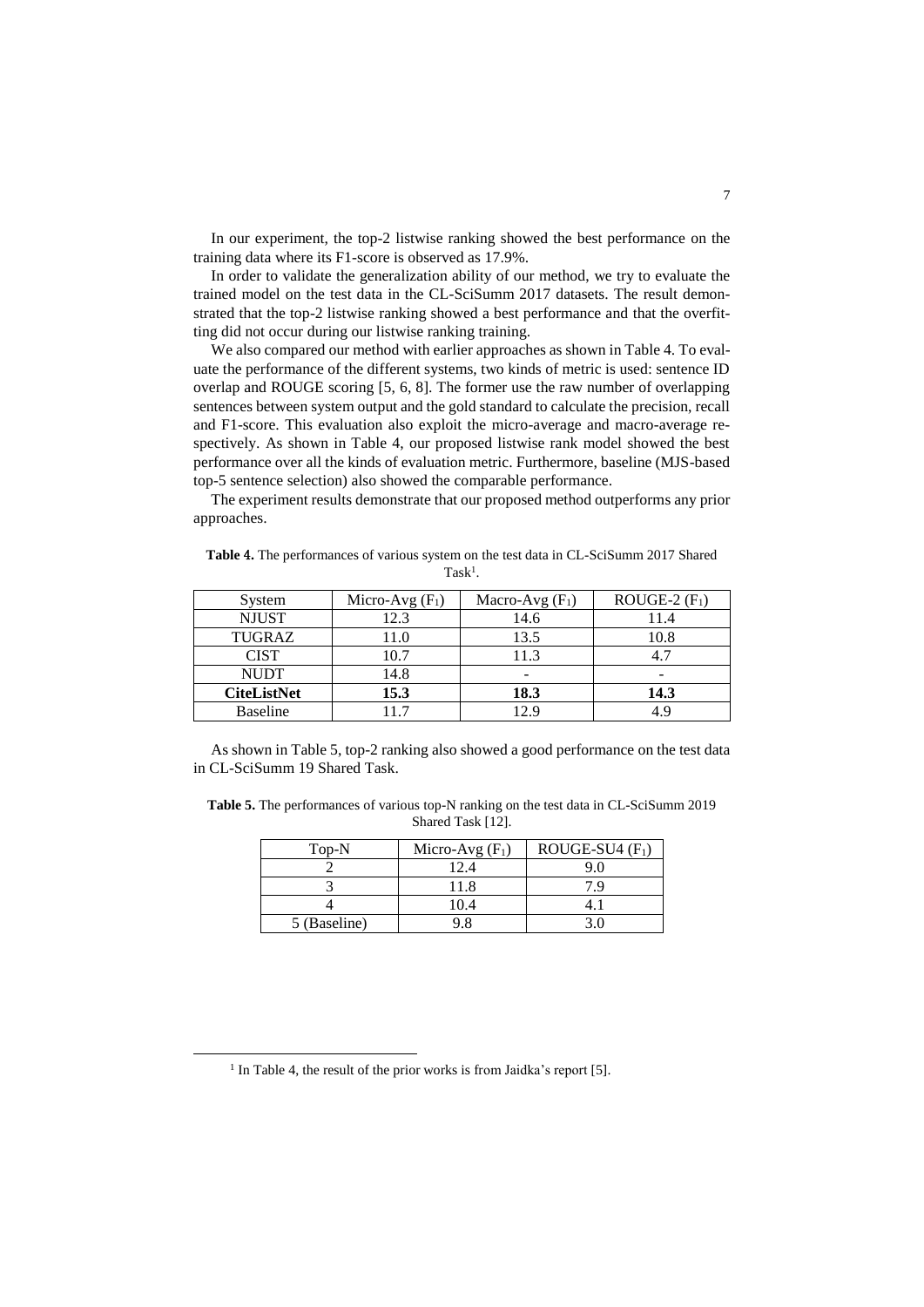## **5 Discussion**

In this paper, we focused on the cited text identification issue and proposed a novel method, namely CiteListNet, based on listwise ranking.

The main contributions of this paper are two points: feature selection and a novel listwise ranking model.

First, we adopted new features to identify cited text. We modified Jaccard similarity to consider how much the cited sentence covers the citation text and how much the citation text covers the cited text. The former is verified to be useful for identifying cited text, while the letter is less helpful than other features. When using the Jaccard similarity, it is recommended to use N-gram language model. Moreover, we found that T-statistics that represents how much the word is probable to appear in the cited text could be used as a useful weight. The experimental result shows that T-statistics weighted Modified Jaccard Similarity feature based on tri-gram language model is the most useful feature and MJS-based top-5 sentence selection shows the comparable performance, although no training is done.

Second, we proposed a novel listwise ranking model based on deep learning - CiteListNet. We found that our proposed method is stable and did not occur overfitting problem during the training process. The result of our experiment shows that our novel method outperforms other prior approaches.

In this paper, it was still not considered that cited text could be represented as a paragraph. In this case, the relationship between the cited sentence and the citation text may have a different characteristic. In the future work, we will focus this issue, and apply this research result to various bibliometric task.

**Acknowledgement.** This paper is one of the research outputs of the project supported by the State Key Program of National Social Science Foundation of China (Grant No. 17ATQ001).

### **References**

- 1. Burges, C., Shaked, T., Renshaw, E., et al.: Learning to rank using gradient descent. In: Proceedings of ICML 2005, pp. 89-96. (2005)
- 2. Dipankar Das, S.M., Pramanick, A.: Employing Word Vectors for Identifying, Classifying and Summarizing Scientific Documents. In: Proc. of the 2nd Joint Workshop on Bibliometric-enhanced Inforamtion Retrieval and Natural Language Processing for Digital Libraries (BIRND 2017). Tokyo (2017)
- 3. Yeh J.Y., Hsu T.Y., Tsai C.J., et al.: On identifying Cited Texts for Citances and Classifying Their Discourse Facets by Classification Techniques. Journal of Information Science and Engineering, Vol. 35(1), 61-86 (2016)
- 4. Herbrich, R., Graepel, T., Obermayer, K.: Support vector learning for ordinal regression. In: Proceedings of ICANN 1999, pp. 97-102. (1999)
- 5. Jaidka, K., Chandrasekaran, M.K., Jain, D., et al.: The CL-SciSumm Shared Task 2017: Results and Key Insights. In: Proc. of the  $2<sup>nd</sup>$  Joint Workshop on Bibliometric-enhanced

### 8